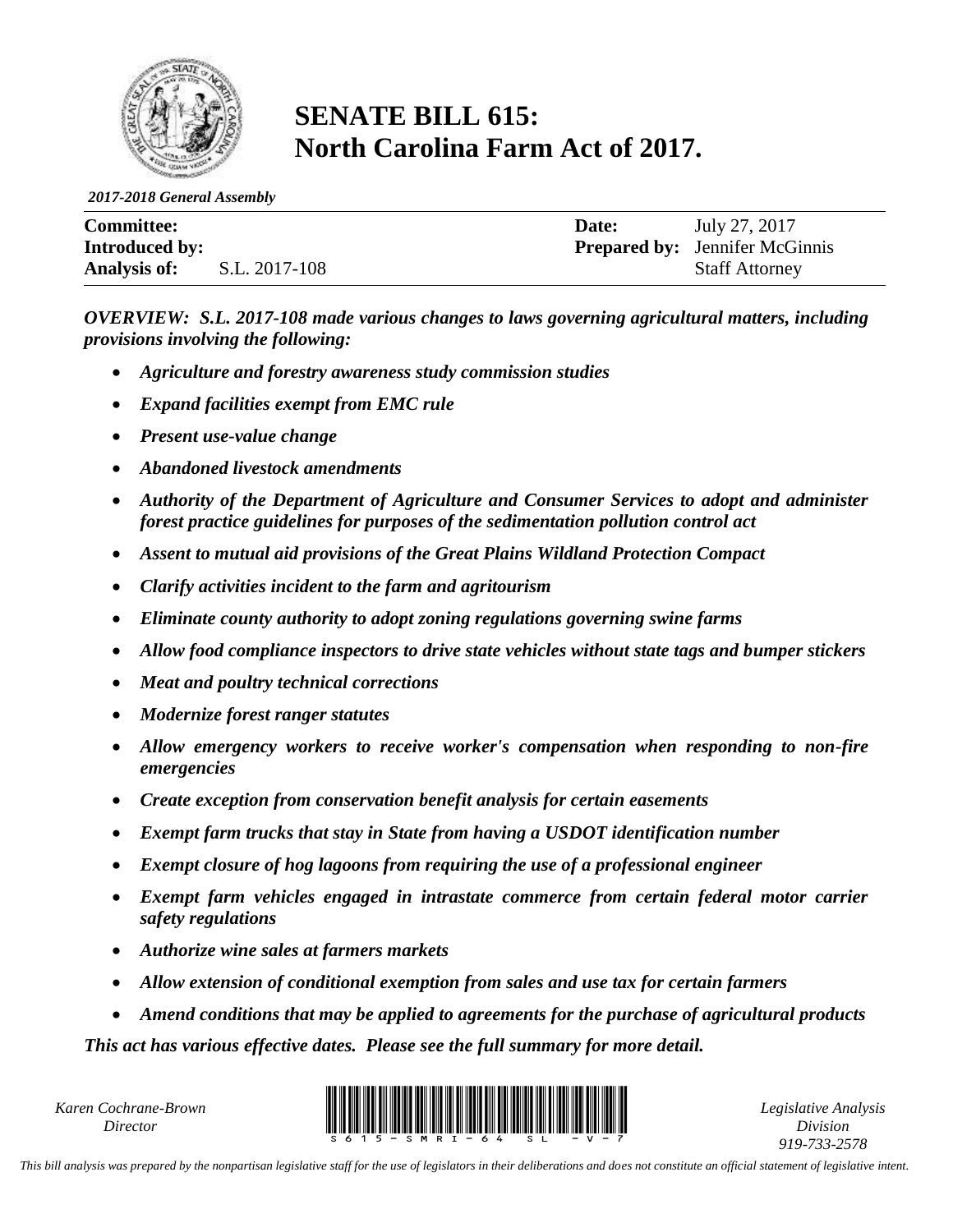*Page 2*

#### **BILL ANALYSIS/ BACKGROUND:**

#### **SECTION 1 -- AGRICULTURE AND FORESTRY AWARENESS STUDY COMMISSION STUDIES**

• Handlers Act Study: Article 44 of Chapter 106 of the General Statutes ("the Handlers Act") governs unfair practices by handlers of fruits and vegetables. The Article authorizes the Board of Agriculture to make such rules and regulations as it deems necessary to protect producers of fruits and vegetables from loss caused by financial irresponsibility and unfair, harmful or unethical trade practices of handlers who incur financial liability for the purchase or production of fruits and vegetables. The Article prohibits a handler of fruits and vegetables from entering into a written contract with a producer until the handler obtains a written permit from the Commissioner of Agriculture (Commissioner), and provides that in order to receive a permit, a handler must furnish the Commissioner a bond in an amount of not less \$10,000.

The act requires the Agriculture and Forestry Awareness Study Commission (Commission) to study any updates it deems advisable to the Handlers Act, including applicable definitions and requirements under the Article.

- Property tax abatement study for aging farm machinery: The Commission is directed to study the advisability of providing property tax abatement to aging farm machinery, including consideration of:
	- o Whether farm machinery 10 years or older, or other time period the Commission deems appropriate, should be designated as a special class under Article V, Sec. 2(2), of the North Carolina Constitution and be excluded from property tax.
	- o If such farm machinery should be excluded from property tax, whether an 80% property tax exclusion is an appropriate exclusion amount, or another amount the Commission deems appropriate.
	- o The fiscal impact on local governments if such machinery were to be excluded from property tax.
- Agritourism activities study: The Commission is directed to study the type of activities that constitute agritourism when conducted on a bona fide farm, and other relevant matters relating to agritourism activities.

The Commission is required to complete these studies, and report its findings and recommendations, including any legislative proposals, to the General Assembly by March 1, 2018.

#### **SECTION 2 -- EXPAND FACILITIES EXEMPT FROM EMC RULE**

15A NCAC 02D .1806 (Control and Prohibition of Odorous Emissions), among other things, prohibits an owner or operator of a facility subject to the rule from operating the facility without implementing management practices or installing and operating odor control equipment sufficient to prevent odorous emissions from the facility from causing or contributing to objectionable odors beyond the facility's boundary. The rule applies to all operations that may produce odorous emissions that can cause or contribute to objectionable odors beyond the facility's boundaries, with the following specific exceptions:

• Certain processes at kraft pulp mills.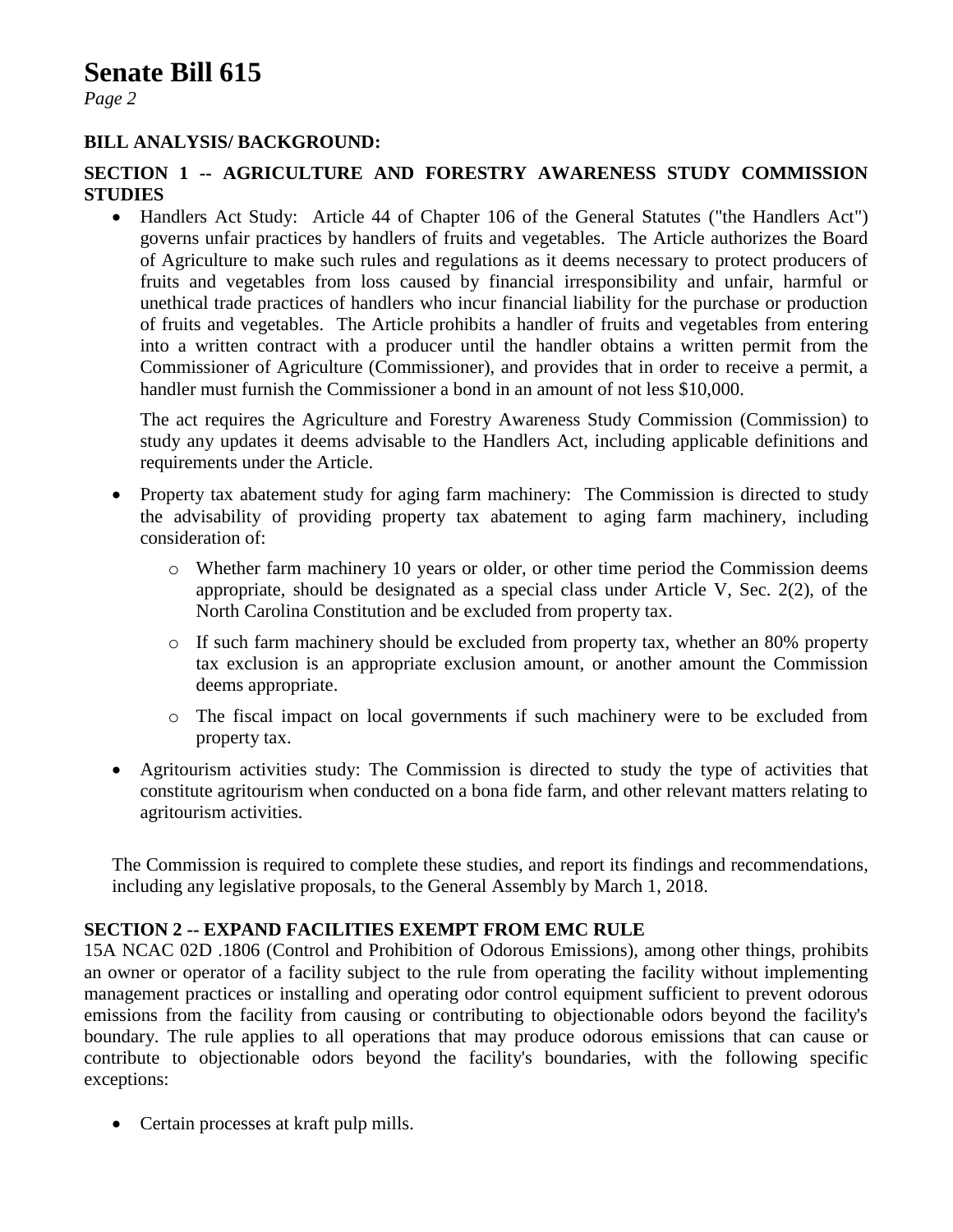*Page 3*

- Certain processes at facilities that produce feed-grade animal proteins or feed-grade animal fats and oils.
- Motor vehicles and transportation facilities.
- On-farm animal and agricultural operations, including dry litter operations.
- Municipal wastewater treatment plants and municipal wastewater handling systems.
- Restaurants and food preparation facilities that prepare and serve food on site.
- Single family dwellings not used for commercial purposes.
- Materials odorized for safety purposes.
- Painting operations that do not require a business license.
- All temporary activities or operations.

The act requires the Environmental Management Commission (EMC) to classify facilities that store products that are (i) grown, produced, or generated on one or more agricultural operations and (ii) that are "renewable energy resources" as defined in G.S. 62 133.8(a)(8), as agricultural operations that are exempt from the requirements of 15A NCAC 02D .1806. The EMC is also required to amend the applicable rule accordingly.

### **SECTION 3 -- PRESENT USE-VALUE CHANGE**

The General Statutes allow agricultural land, horticultural land, and forestland to be valued for property tax purposes based on its present use (i.e., not its highest and best use). To qualify as agricultural land, the land must be individually owned, must consist of at least 10 acres that are in actual production, and must meet certain income requirements as follows: the land must, for the three years preceding January 1 of the year for which the benefit of this section is claimed, have produced an average gross income of at least one thousand dollars (\$1,000). Currently, gross income includes income from the sale of the agricultural products produced from the land, any payments received under a governmental soil conservation or land retirement program, and the amount paid to the taxpayer during the taxable year pursuant to the Fair and Equitable Tobacco Reform Act of 2004.

The act adds grazing fees for livestock and income from the sale of bees or products derived from beehives other than honey to the eligible categories for gross income.

#### **SECTION 4 -- ABANDONED LIVESTOCK AMENDMENTS**

The General Statutes provide that any person may take up livestock running at large or straying, impound the livestock, and recover the reasonable costs of impounding and maintaining the livestock as well as damages from the owner.

The act clarifies when livestock is deemed to be abandoned, and provides that if the owner has not retaken custody after a two-month period, and the custodian of the abandoned livestock is unable to collect past-due fees from the owner, the custodian may sell or transfer the livestock. Further, if the custodian is unable to sell or transfer the livestock, the custodian may humanely dispose of the abandoned livestock.

## **SECTION 6 -- CLARIFY THE AUTHORITY OF THE DEPARTMENT OF AGRICULTURE AND CONSUMER SERVICES TO ADOPT AND ADMINISTER FOREST PRACTICE GUIDELINES FOR PURPOSES OF THE SEDIMENTATION POLLUTION CONTROL ACT**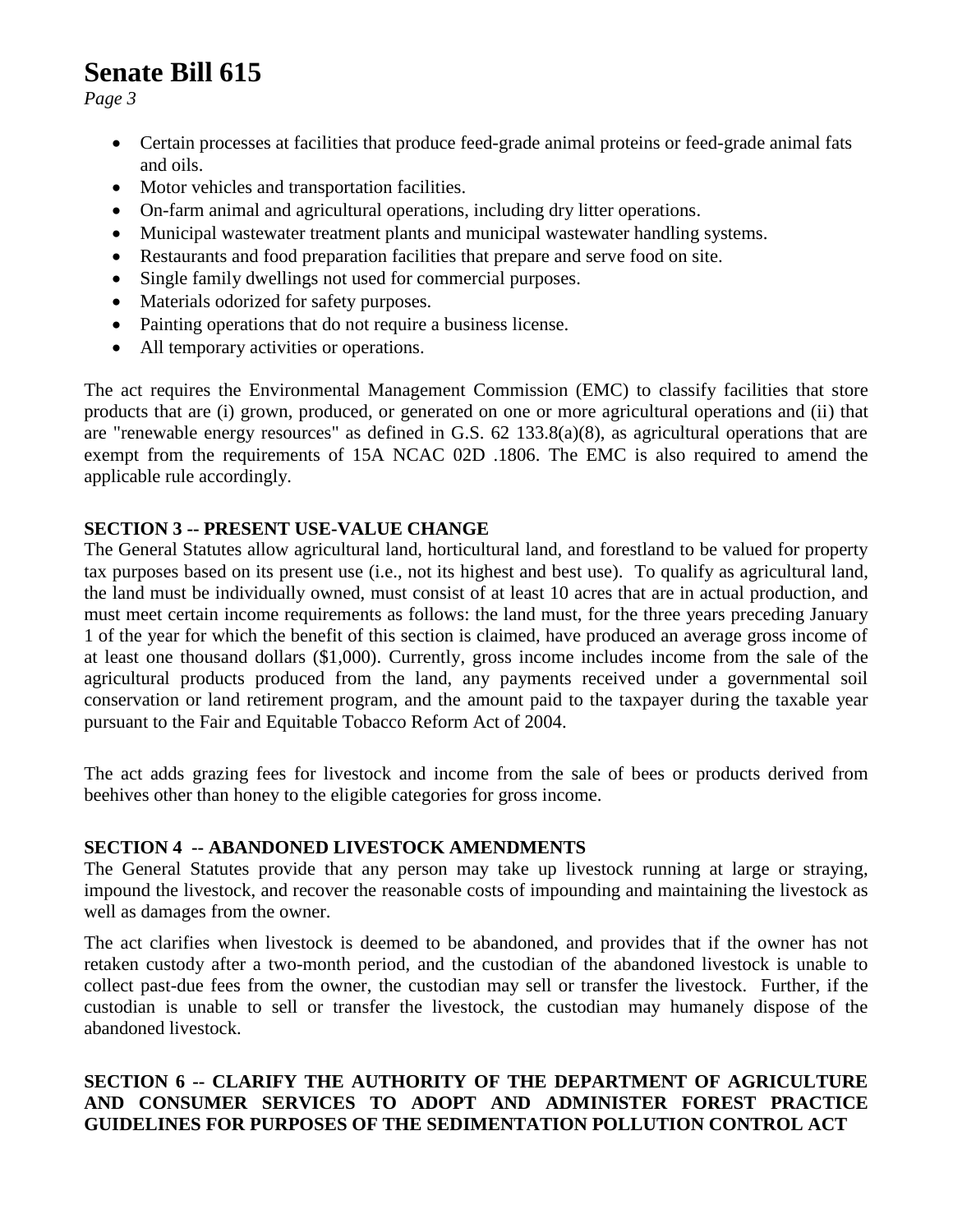*Page 4*

The State's Sedimentation Pollution Control Act (SPCA) Article 4 of Chapter 113A of the General Statutes currently requires the Department of Environmental Quality (DEQ) to develop and adopt Forest Practice Guidelines Related to Water Quality (best management practices), and establish of a Technical Advisory Committee to assist in the development and periodic review of these Guidelines. In addition, the SPCA requires the Sedimentation Pollution Control Commission, or a delegated local government, to inspect land disturbing activities to ensure compliance with the act, and to determine whether the measures required in an erosion and sedimentation control plan are effective in controlling erosion and sedimentation resulting from the land disturbing activity. In 2013 responsibility for forestry matters was transferred from the Division of Forest Resources in the Department of Environmental Quality to the North Carolina Forest Service of the Department of Agriculture and Consumer Services (DACS).

The act moves the authority over development and adoption of the Forest Practice Guidelines Related to Water Quality (best management practices) from DEQ to DACS, and gives DACS authority to inspect land disturbing activities undertaken on forestland for the production and harvesting of timber and timber products to determine compliance with the Guidelines.

### **SECTION 7 -- ASSENT TO MUTUAL AID PROVISIONS OF THE GREAT PLAINS WILDLAND PROTECTION COMPACT**

Article 77 of Chapter 106 of the General Statutes authorizes execution of several Forest Fire Protection Compacts, the purpose of which is to promote effective prevention and control of forest fires by providing for mutual aid in fighting forest fires among the compacting states and states which are party to other regional forest fire protection compacts or agreements.

The act adds the Plains Wildland Fire Protection Compact to compacts to which the State assents to mutual aid provisions.

#### **SECTION 8 -- CLARIFY ACTIVITIES INCIDENT TO THE FARM AND AGRITOURISM**

The General Statutes authorize counties to adopt zoning and development regulation ordinances for the purpose of promoting health, safety, morals, or the general welfare. Property used for bona fide farm purposes are, however, generally exempt from these regulations. Bona fide farm purposes include the production and activities relating or incidental to the production of crops, grains, fruits, vegetables, ornamental and flowering plants, dairy, livestock, poultry, and all other forms of agriculture, as defined in the statutes.

The act:

- Provides that for bona fide farm purposes, activities incident to the farm include existing or new residences constructed to the applicable residential building code situated on the farm occupied by the owner, lessee, or operator of the farm and other buildings or structures sheltering or supporting the farm use and operation.
- Provides that a building or structure that is used for agritourism as a bona fide farm purpose if it is located on a property that has: (i) a qualifying farmer sales tax exemption certificate from the Department of Revenue; or, (ii) is eligible for participation in the present use value program. For purposes of the section, "agritourism" means any activity carried out on a farm or ranch that allows members of the general public, for recreational, entertainment, or educational purposes, to view or enjoy rural activities, including farming, ranching, historic, cultural, harvest-your-own activities, or natural activities and attractions. A building or structure used for agritourism includes any building or structure used for public or private events, including, but not limited to, weddings, receptions, meetings, demonstrations of farm activities, meals, and other events that are taking place on the farm because of its farm or rural setting.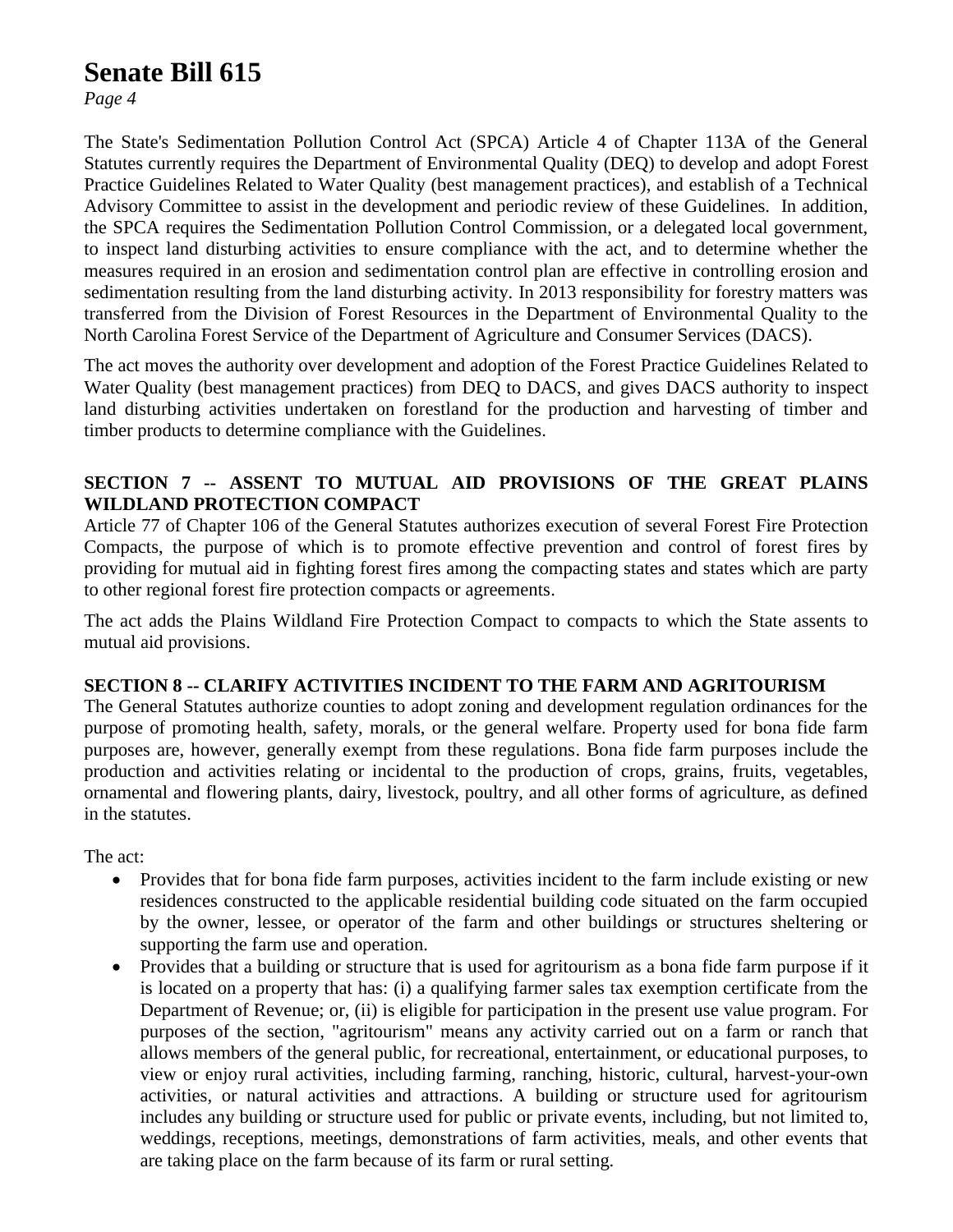*Page 5*

 Modifies the definition for the term "farm building" under the North Carolina State Building Code to: (i) mean "any nonresidential building or structure that is used for a bona fide farm purpose"; and (ii) clarify that equine facilities included under the definition of "farm building" include "therapeutic equine facility", which is a facility operated by an organization exempt from federal income tax under section  $501(c)(3)$  of the Internal Revenue Code that provides therapeutic equine related activities for persons who are physically, intellectually, or emotionally challenged.

#### **SECTION 9 -- ELIMINATE COUNTY AUTHORITY TO ADOPT ZONING REGULATIONS GOVERNING SWINE FARMS**

The General Statutes authorize counties to adopt zoning and development regulation ordinances for the purpose of promoting health, safety, morals, or the general welfare. Property used for bona fide farm purposes are, however, generally exempt from these regulations, except that the statutes reserved authority for counties to adopt zoning regulations governing swine farms served by animal waste management systems having a design capacity of 600,000 pounds steady state live weight or greater provided that the zoning regulations may not have the effect of excluding operations from the entire zoning jurisdiction.

This section of the act eliminates the exemption that allows counties to adopt zoning regulations governing swine farms.

#### **SECTION 10 -- ALLOW FOOD COMPLIANCE INSPECTORS TO DRIVE STATE VEHICLES WITHOUT STATE TAGS AND BUMPER STICKERS**

The statutes generally require publicly owned vehicles to be marked as such with certain exceptions (such as motor vehicles used by any State or county officer or official for transporting, apprehending, or arresting persons charged with violations of the laws of the United States or the laws of this, and motor vehicles used by a county for transporting day or residential facility clients of area mental health, developmental disabilities, and substance abuse).

The act also exempts motor vehicles used by DACS exclusively for Meat and Poultry compliance officers to conduct investigations from this requirement.

#### **SECTION 11 -- MEAT AND POULTRY TECHNICAL CORRECTIONS**

Corrects a citation to the Federal Food, Drug, and Cosmetic Act, which concerns listing and certification of color additives for foods, drugs, devices, and cosmetics.

## **SECTION 12 -- MODERNIZE FOREST RANGER STATUTES**

Makes changes to various statutes referencing forest rangers to distinguish between forest rangers, deputy rangers, and emergency workers, and authorize the Commissioner of Agriculture to authorize as many of each category as the Commissioner deems necessary and available. Under the act, the various positions are defined as follows:

- "Deputy ranger" means a highly trained emergency worker hired on a temporary basis to respond to a given emergency or condition, who must be sworn or affirmed to the terms of "General Oath" as provided in G.S. 11-11, with powers and duties as outlined under existing law.
- "Emergency worker" means a person who is not an employee of the NC Forest Service, but is an individual serving on a temporary basis in case of fire, storm, snow, earthquake, flood, or other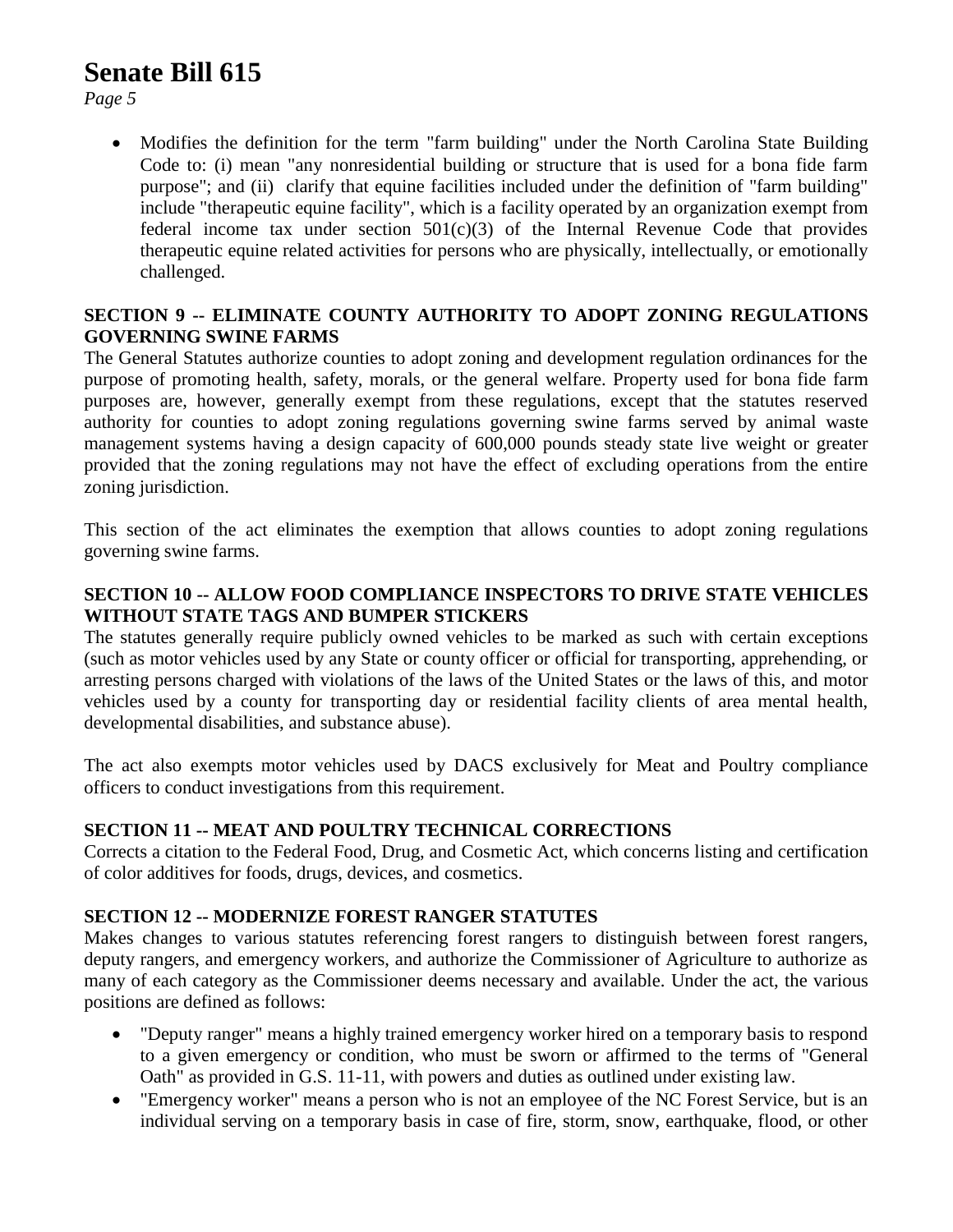*Page 6*

similar emergency. Generally, an emergency worker need not be sworn or affirmed to the terms of "General Oath " provided in G.S. 11-11.

 "Forest ranger" means an employee of the North Carolina Forest Service who has been sworn or affirmed to the terms of "General Oath" provided in G.S. 11-11, with powers and duties as outlined under existing law.

### **SECTION 13 -- ALLOW EMERGENCY WORKERS TO RECEIVE WORKER'S COMPENSATION WHEN RESPONDING TO NON FIRE EMERGENCIES**

Makes changes to the Workers Compensation Act (Chapter 97 of the General Statutes), to replace the terms "pickup firefighter" and "wildland firefighter" and substitute the term "emergency worker" (engaged in emergency response activities for the North Carolina Forest Service) under the definition of "employee" for purposes of eligibility to receive worker's compensation when such individuals are injured in the course of those duties. In addition, the act provides that an emergency worker is considered an employee when engaged in emergency activities for snow events, hurricanes, earthquakes, floods, or other emergencies (in addition to fire suppression activities outlined under existing law).

### **SECTION 14 -- CREATE EXCEPTION FROM CONSERVATION BENEFIT ANALYSIS FOR CERTAIN EASEMENTS**

Existing law provides that for easements secured by the Agricultural Development and Farmland Preservation Trust Fund, where at least one party to the agreement is a public body of the State, no request for termination or substantial modification may be granted that is made for the purpose of economic development. In addition, prior to any modification or termination of a conservation agreement where at least one party to the agreement is a public body of this State, the agency requesting the conservation agreement modification or termination shall conduct a conservation benefit analysis, and an agreement may only be modified or terminated if the conservation benefit analysis concludes that the modification or termination results in a greater benefit to conservation purposes. These requirements only apply to perpetual conservation agreements or term conservation agreements terminated or substantially modified before the end of the term, to which the State or a subdivision of the State is a party. The prohibition does not apply to condemnation actions initiated by a public condemnor.

In addition to the exemption for condemnation actions by public condemnors under existing law, the act exempts voluntary termination or modification of conservation agreements, where the termination or modification affects no more than the lesser of two percent or one acre of the total easement area of the conservation agreement when requested by a public utility, the Department of Transportation, or a government entity having eminent domain authority under the General Statutes.

## **SECTION 15 -- EXEMPT FARM TRUCKS THAT STAY IN STATE FROM HAVING A USDOT IDENTIFICATION NUMBER**

Existing law requires that motor vehicles with a gross vehicle weight rating of more than 26,000 pounds that is used in intrastate commerce shall have (i) the name of the owner and (ii) the motor carrier's identification number preceded by the letters "USDOT" and followed by the letters "NC" printed on each side of the vehicle in letters not less than three inches in height. Certain vehicles subject to regulation under federal law, however, are exempt from this requirement.

The act also exempts motor vehicles licensed under a "farmer rate" under Chapter 20 of the General Statutes (Motor Vehicles), which may include trucks and truck tractors that are operated for the primary purpose of carrying or transporting farm products and farm supplies.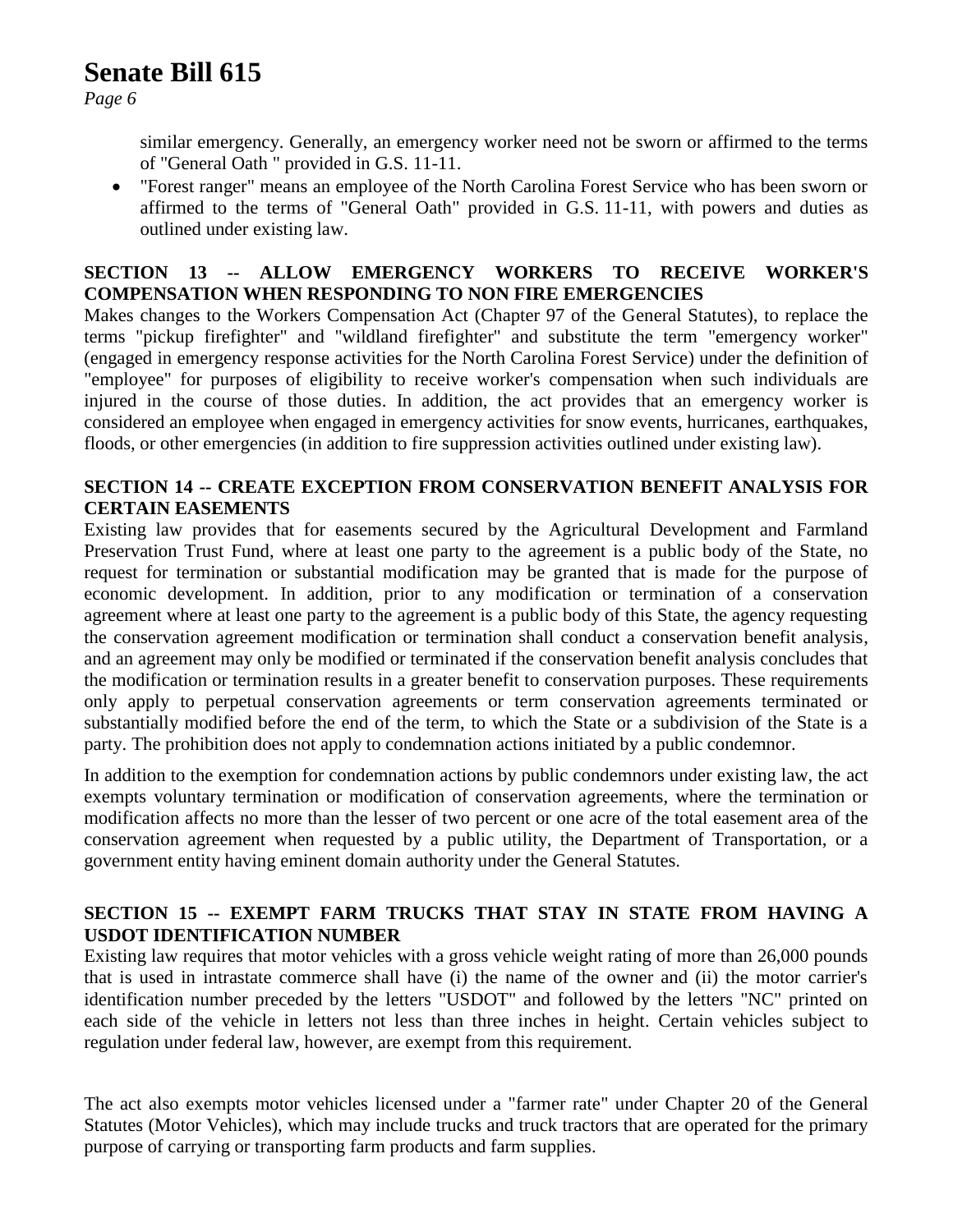*Page 7*

#### **SECTION 16 -- EXEMPT CLOSURE OF HOG LAGOONS FROM REQUIRING THE USE OF A PROFESSIONAL ENGINEER**

Chapter 89C of the General Statutes (Engineering and Land Surveying) makes it unlawful for any person to practice or to offer to practice engineering in this State unless the person has been duly licensed.

A number of activities are specifically exempt from the requirements of the Chapter, however, including the design of land application irrigation systems for an animal waste management plan by a designer who exhibits, by at least three years of relevant experience, proficiency in soil science and basic hydraulics, and who is thereby listed as an Irrigation Design Technical Specialist by the North Carolina Soil and Water Conservation Commission.

The act adds an exemption for the closure of waste impoundments for animal waste management systems by a person who is designated a Lagoon Closure Technical Specialist by the North Carolina Soil and Water Conservation Commission. The act explicitly provides that the exemption, however, does not apply to the design or installation of a spillway.

### **SECTION 17 -- EXEMPT FARM VEHICLES ENGAGED IN INTRASTATE COMMERCE FROM CERTAIN FEDERAL MOTOR CARRIER SAFETY REGULATIONS**

(i) Modifies the powers and duties of the Department of Public Safety applicable to motor carriers, to provide that covered farm vehicles engaged in intrastate commerce would be exempt from the marking requirements for self-propelled vehicles and intermodal equipment (trailing equipment that is used in the intermodal transportation of containers over public highways in interstate commerce, mainly chassis, but also including trailers) under federal law; and, (ii) requires the State Highway Patrol to amend one of its rules (14B NCAC 07C .0101 (Safety of Operation and Equipment)) to exempt covered farm vehicles engaged in intrastate commerce from the federal marking requirements previously described.

#### **SECTION 19 -- AUTHORIZE WINE SALES AT FARMERS MARKETS**

Adds farmers markets to the venues at which the holder of an unfortified winery permit, a limited winery permit, a viticulture/enology course authorization, or a wine producer permit may obtain a winery special event permit allowing the winery or wine producer to give free tastings of its wine, and to sell its wine by the glass or in closed containers. Under current law, such permits may be obtained for trade shows, conventions, shopping malls, wine festivals, street festivals, holiday festivals, agricultural festivals, balloon races, local fund-raisers, and other similar events approved by the Alcoholic Beverage Control Commission.

#### **SECTION 20 – ALLOW EXTENSION OF CONDITIONAL EXEMPTION FROM SALES AND USE TAX FOR CERTAIN FARMERS**

Under current law, qualifying farmers (persons having an average annual income from farming operations of \$10,000 or more for three years) are exempt from sales and use tax for items purchased by the farmer for use in farming operations. The exemption expires when a person fails to meet the income threshold for three consecutive taxable years or ceases to engage in farming operations, whichever comes first. Certain persons who do not meet the definition of a qualifying farmer but satisfy certain criteria may be eligible for a conditional exemption that exempts them from sales and use tax to the same extent as a qualifying farmer. To receive a conditional exemption the person must certify that the person intends to engage in farming operations, and they will timely file State and federal income tax returns that reflect income and expenses incurred from farming operations during the taxable years that